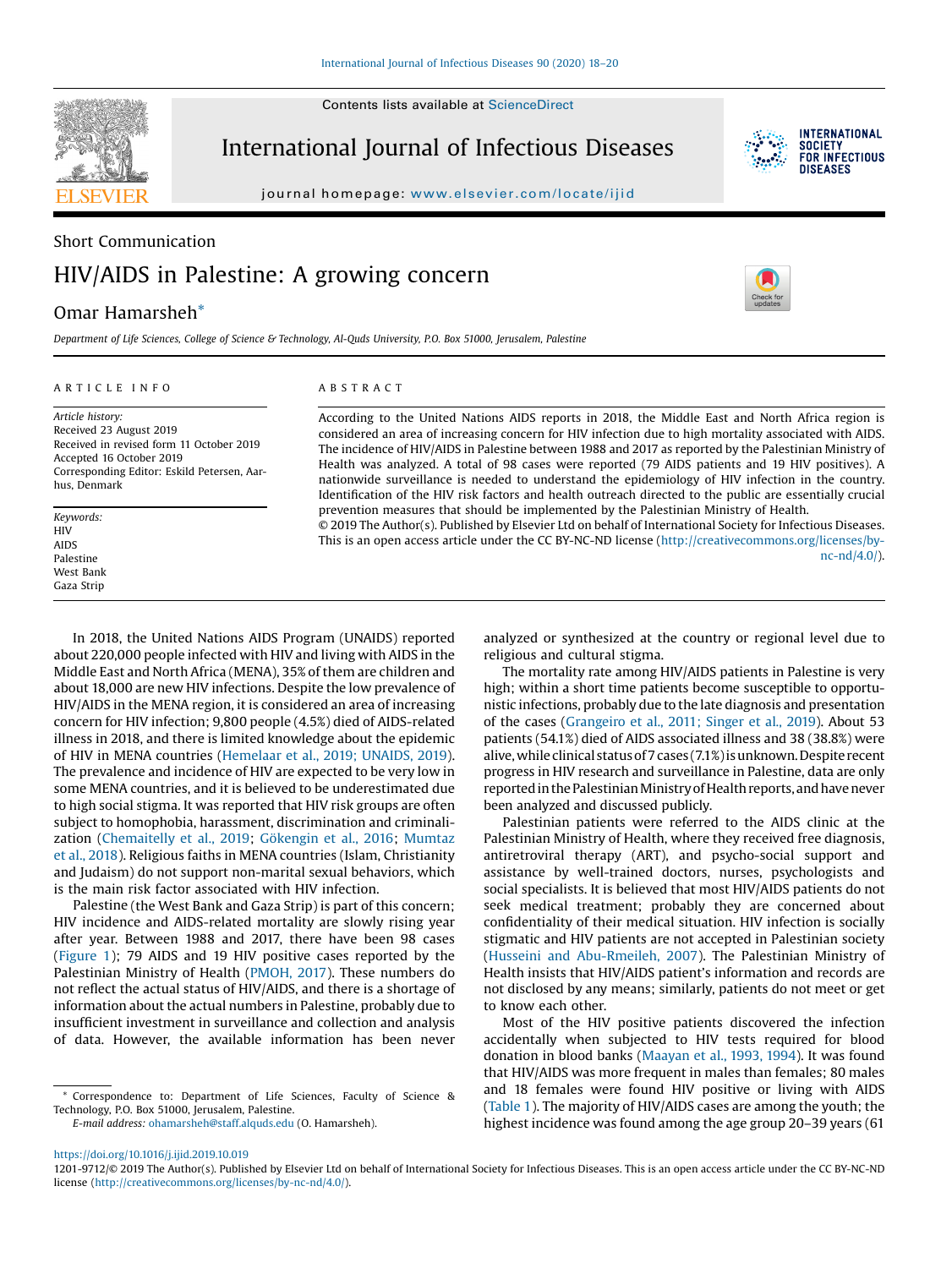<span id="page-1-0"></span>

Figure 1. Total number of HIV/AIDS cases reported by the Palestinian Ministry of Health in the years 1988-2017.

Table 1 Distribution of HIV/AIDS cases in the Palestinian districts.

| District         | <b>HIV/AIDS</b> |                | Total | Percent<br>% | Prevalence<br>Rate /100,000 people |
|------------------|-----------------|----------------|-------|--------------|------------------------------------|
|                  | Male            | Female         |       |              |                                    |
| Gaza city        | 15              | 7              | 22    | 22.5         | 3.43                               |
| Dair Al Balah    | 1               |                | 1     | 1.02         | 0.37                               |
| Khan Younis      | 9               | 1              | 10    | 10.2         | 2.73                               |
| Rafah            | 1               | $\overline{2}$ | 3     | 3.06         | 1.28                               |
| Hebron           | 7               | $\overline{2}$ | 9     | 9.1          | 1.27                               |
| <b>Bethlehem</b> | 9               | 1              | 10    | 10.2         | 4.65                               |
| Jerusalem        | 6               |                | 6     | 6.12         | 3.89                               |
| Jericho          | 1               | 2              | 3     | 3.1          | 6                                  |
| Ramallah         | 15              | 1              | 16    | 16.3         | 4.97                               |
| Salfit           | 1               |                | 1     | 1.02         | 1.36                               |
| Qalqilyeh        | 1               |                | 1     | 1.02         | 0.92                               |
| <b>Nablus</b>    | 9               | 2              | 11    | 11.22        | 2.84                               |
| Tulkarem         | $\overline{2}$  |                | 2     | 2.04         | 1.09                               |
| Jenin            | 3               |                | 3     | 3.1          | 0.97                               |
| Total            | 80              | 18             | 98    | 100          | 35.77                              |

patients), followed by the age group 40–49 years (21 patients), and the least among age group 0–9 years (5 patients) and above 50 years (8 patients).

The distribution of the total HIV patients in the Palestinian districts is shown in (Table 1); the highest total number of cases was found in Gaza city, Ramallah, Bethlehem, Khan Younis, Nablus, Hebron and Jerusalem.

Sexual behavior (68.4%) accounted for the majority of infected patients, either heterosexuality, 59 patients, or homosexuality and bisexuality, 4 patients each. Blood transfusion is considered important for HIV infection in Palestine with 14 patients (14.3%), the infection is passed to three children from their mothers, and other three patients are drug addicts and probably got the infection by use of HIV contaminated needles.

The Palestinian national surveillance indicated about 95% of the Palestinian population have previous knowledge about HIV and AIDS; 77.2% know the prevention measures that should be taken in order to avoid getting the infection. The current study highlights the status and trend of HIV/AIDS infection in Palestine. It identifies non–marital sexual behavior as the main risk factor for acquiring HIV infection in Palestine; this behavior is associated with decreasing religious values, increasing international travel especially among the youth, increasing poverty and unemployment, and increasing costs of marriage. Better nationwide surveillance, education about the risk factors and health outreach for HIV directed to the public and adhering to religious norms and values are among the successful and effective measures that should be considered. Preventive measures advocated and used in western countries such as "safe sex" and "Needle Exchange" programs will not work and contradict the rules of Islam that basically prohibit non-marital sex as well as drug use and addiction. The number of HIV/AIDS cases in Palestine is still very low, but there is a great potential for a rapid increase. The major future challenges are to overcome the social, cultural and religious barriers that interfere with identifying the vulnerability of groups at high risk, and further information should be collected to fill the gap of the role of transactional sex in HIV prevalence.

#### Conflict of interest

No conflict of interest to declare.

#### Funding source

None.

#### Ethical approval

Approval was not required.

#### Acknowledgement

Palestinian Ministry of Health and Zamallah Academic Development program sponsored by Taawon Association.

### References

- Chemaitelly H, Weiss HA, Calvert C, Harfouche M, Abu-Raddad LJ. HIV [epidemiology](http://refhub.elsevier.com/S1201-9712(19)30412-6/sbref0005) among female sex [workers](http://refhub.elsevier.com/S1201-9712(19)30412-6/sbref0005) and their clients in the Middle East and North Africa: systematic review, meta-analyses, and [meta-regressions.](http://refhub.elsevier.com/S1201-9712(19)30412-6/sbref0005) BMC Med 2019;17(1):119.
- Gökengin D, Doroudi F, Tohme J, Collins B, Madani N. [HIV/AIDS:](http://refhub.elsevier.com/S1201-9712(19)30412-6/sbref0010) trends in the Middle East and North Africa region. Int J Infect Dis [2016;44:66](http://refhub.elsevier.com/S1201-9712(19)30412-6/sbref0010)–73.
- [Grangeiro](http://refhub.elsevier.com/S1201-9712(19)30412-6/sbref0015) A, Escuder MM, Menezes PR, Alencar R, de Castilho EA. Late entry into HIV care: [estimated](http://refhub.elsevier.com/S1201-9712(19)30412-6/sbref0015) impact on AIDS mortality rates in Brazil, 2003–2006. PLoS One [2011;6\(1\)e14585](http://refhub.elsevier.com/S1201-9712(19)30412-6/sbref0015).
- Hemelaar J, Elangovan R, Yun J, [Dickson-Tetteh](http://refhub.elsevier.com/S1201-9712(19)30412-6/sbref0020) L, Fleminger I, Kirtley S, et al. Global and regional molecular [epidemiology](http://refhub.elsevier.com/S1201-9712(19)30412-6/sbref0020) of HIV-1, 1990-2015: a systematic review, global survey, and trend analysis. Lancet Infect Dis [2019;19\(2\):143](http://refhub.elsevier.com/S1201-9712(19)30412-6/sbref0020)–55.